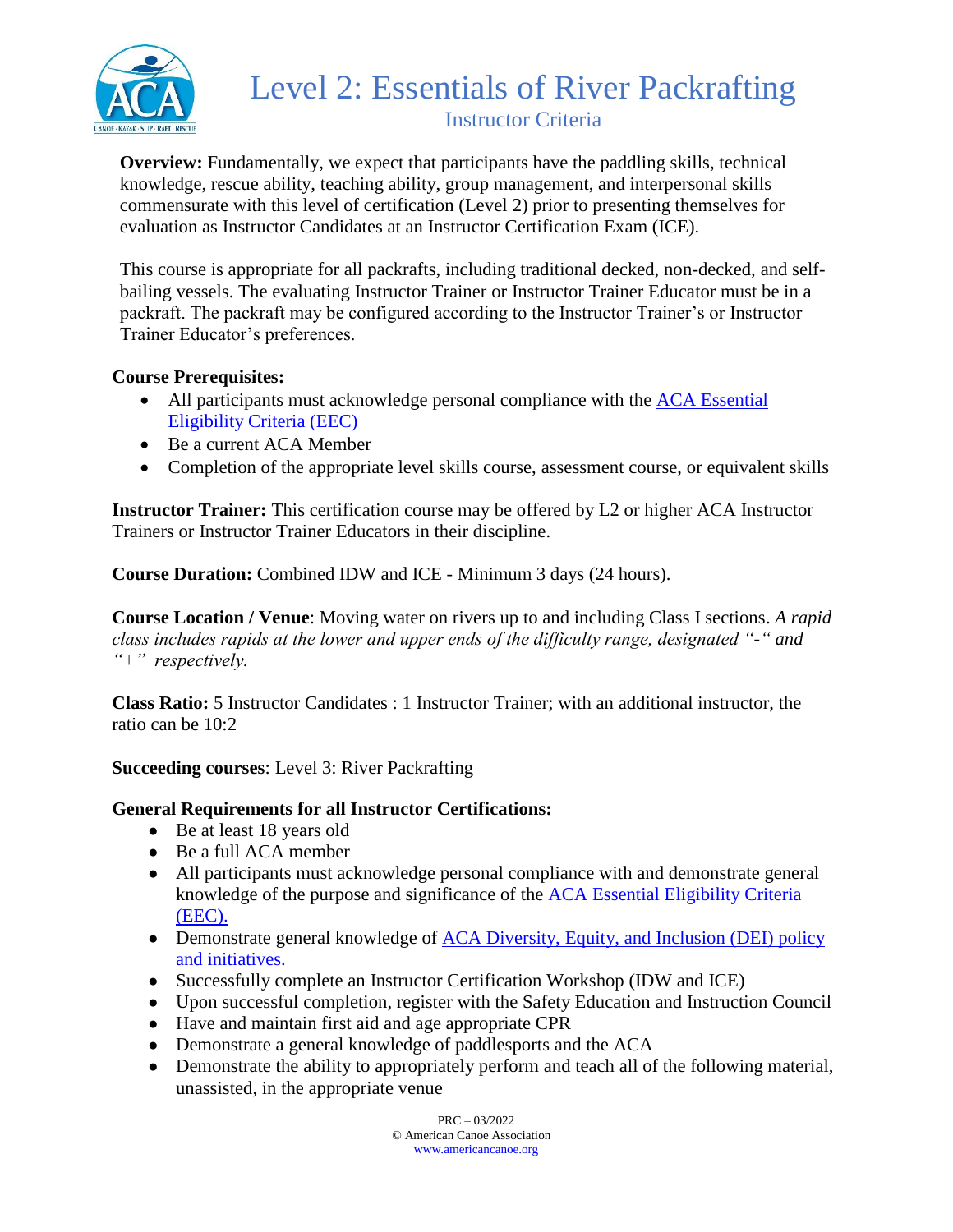

# Level 2: Essentials of River Packrafting

# Instructor Criteria

• Instructors are expected to be able to demonstrate, teach, and model everything on the official ACA skills course and assessment course outlines which correspond to their level/craft.

## **Maintenance Requirements:**

- Teach at least two courses, that meet ACA standards, within the four-year certification period and properly report the courses to the National Office
- Complete an Instructor Update, at the highest level of certification, during the four-year certification period
- Maintain ACA membership and SEIC registration annually
- Maintain appropriate CPR and first aid certification for the duration of certification

# **Level 2: Essentials of River Packrafting Instructor Requirements:**

- 1) Demonstrate a knowledge of ACA Paperwork:
	- How to register and report a course (with and without insurance)
	- An understanding of the ACA Waiver and Release of Liability
- 2) Demonstrate knowledge and ability to efficiently/effectively plan and implement appropriate instructional sessions and assessments for a different learning styles and ability levels, to include:
	- Differentiation of instruction based on the individual learner (student centered)
	- Use of an appropriate skills progression when teaching complex skill sets
	- Selection of appropriate teaching venue based on ability and desired outcomes
	- Focus on core principals rather than specific technique
	- Provides appropriate, specific and meaningful feedback
- 3) Demonstrate the following:
	- Positive interpersonal skills
	- Appropriate group management skills (including leadership and judgment)
	- Ability to choose an appropriate venue /class site
- 4) Demonstrate a clear understanding and the ability to teach the various unique packraftspecific considerations, including but not limited to:
	- Packraft designs, configurations, features, accessories, outfitting, and rigging
	- Performance strengths and weaknesses of different packraft designs
	- Packraft materials, maintenance and repair techniques
	- Best practices for securing gear in boats, and for packing and carrying boats and equipment
	- Boat-based rescue techniques
	- Making safe gear choices while considering weight sensitivity
	- Safety implications of easy access to remote paddling environments
- 5) Demonstrate the ability to competently and confidently paddle a packraft on the maximum allowable venue for the course.